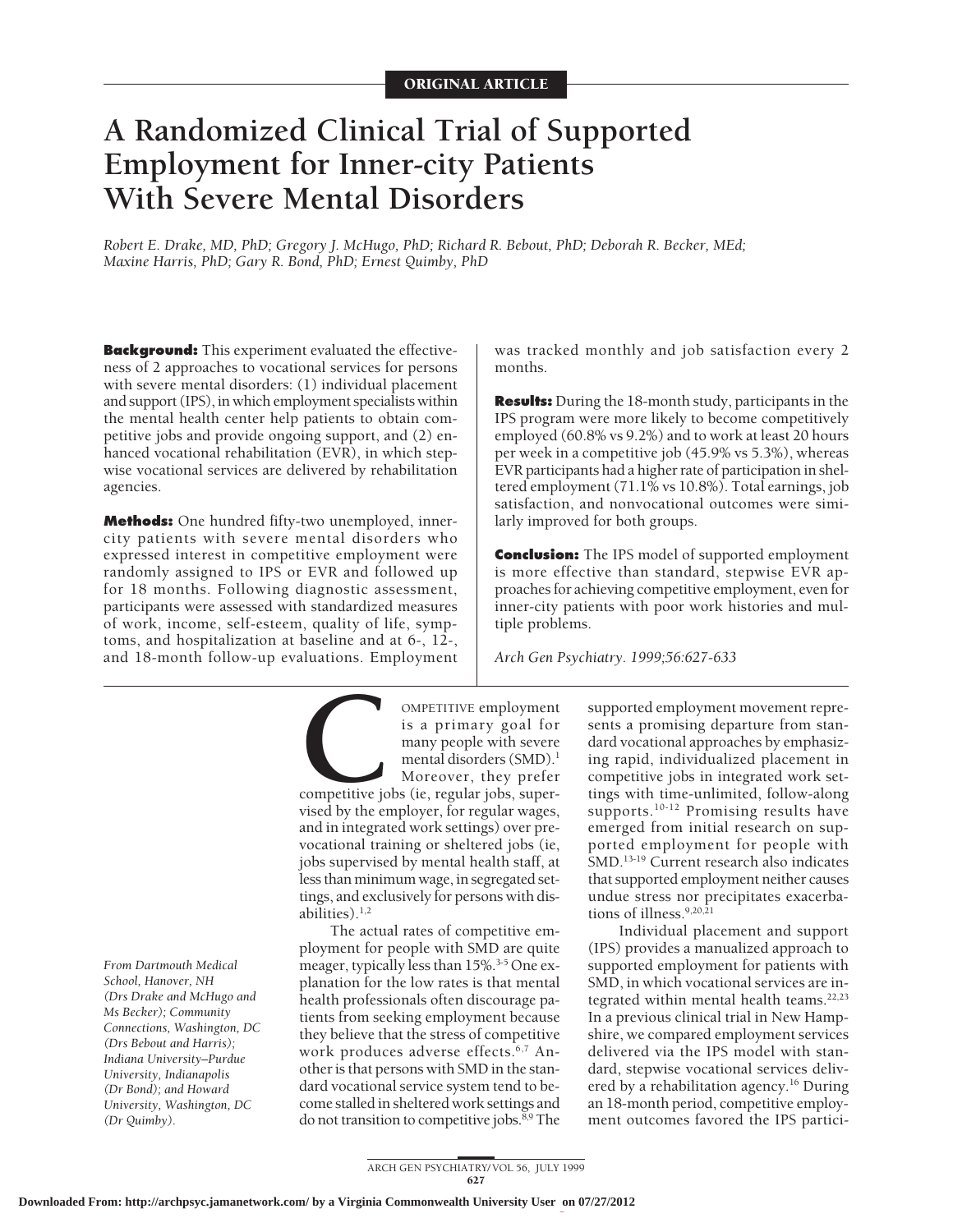## *SUBJECTS AND METHODS*

### **SUBJECTS**

All study participants met enrollment criteria: SMD, unemployment, willingness to give informed consent, and lack of memory impairment or medical illness that would preclude working or participating in research interviews. Consistent with standards used in most states, $24$  adult clients of the District of Columbia Commission on Mental Health Services are considered to have SMD if they have major mental illness (defined as schizophrenia, schizoaffective disorder, bipolar disorder, recurrent major depression, or borderline personality disorder) and at least 2 years of major role dysfunction. Participants were recruited at Community Connections, an agency in southeast Washington, DC, that serves patients with SMD who need intensive case management, usually because their psychiatric disorders are complicated by homelessness, comorbid substance use disorder, or human immunodeficiency virus infection.25

During an 18-month period from January 1994 to July 1995, all clients at Community Connections were encouraged to attend informational groups and were screened for eligibility by the project director. Of the 309 clients at Community Connections, 200 (64.7%) attended at least 1 informational group, and 152 (49.2%) joined the project. Interviews with 43 clients who attended the group but declined to join the project indicated that the majority either decided that they were not interested in competitive employment or planned to move out of the area.<sup>26</sup> Community Connections clients who did not join the project  $(n = 159)$  were similar to study participants ( $n = 152$ ) in terms of sex, minority status, and primary diagnoses, but they were more likely to be elderly (21.7% vs 1.3% older than 60 years,

pants by a ratio of approximately 2:1. For example, the overall rates of obtaining competitive jobs were 78.1% for IPS participants and 40.3% for those in the rehabilitation agency. This study could be criticized because the participants generally had good vocational histories, few came from minority backgrounds, and all members of the control group were assigned to a single rehabilitation vendor rather than to an array of vocational programs.

The purpose of the present study was to replicate the New Hampshire study in Washington, DC, with a more diverse and disadvantaged group of patients with SMD and a typical variety of vocational agencies. In the current experiment, one group of participants received IPS, while the other group received enhanced vocational rehabilitation (EVR) services from several local rehabilitation agencies, all of which used stepwise approaches in which prevocational experiences, such as sheltered workshop trials, preceded competitive employment. Thus, the models offered a clear contrast between the rapid job search method of IPS and the stepwise approach of EVR.

This study tests 3 hypotheses: (1) that for persons with SMD, IPS results in a higher rate of competitive employment, more total hours of competitive work, and more wages than EVR; (2) that the stepwise approach (EVR) leads to high rates of sheltered employment, but, con $\chi^2$  = 34.4, *P*<.01). Random assignment was stratified according to work history  $(>1$  year of employment in a previous job); 76 participants were assigned by computergenerated random numbers to IPS and 76 to EVR.

#### **INTERVENTIONS**

Individual placement and support was developed to provide supported employment services for people with SMD in community mental health centers.23 The IPS program integrates mental health and vocational services by having an employment specialist join multidisciplinary case management teams. Rather than providing preemployment assessment and training in sheltered workshops, IPS employment specialists assist clients in searching for jobs rapidly and, after securing employment, provide individualized, follow-along supports (eg, counseling, transportation, or intervening with an employer) as needed without time limits. For this study, 3 employment specialists were hired to implement IPS at Community Connections. Each had a caseload of 25 clients and carried out all phases of the vocational process. The IPS program was implemented according to a manual<sup>22</sup> and monitored by the research team. Fidelity ratings, made regularly throughout the project by the research team, indicated that the IPS program consistently scored within the "high fidelity" range on the IPS Fidelity Scale.<sup>27</sup>

The comparison condition, EVR, consisted of vocational rehabilitation services provided by several wellestablished agencies recommended by the District of Columbia Rehabilitation Services Administration. The EVR condition was considered "enhanced" because an extra vocational counselor was placed in the Rehabilitation Services Administration office to ensure that participants assigned to this condition were referred to appropriate

trary to program goals, does not lead to competitive employment; and (3) that the rapid job search approach of IPS does not result in more hospitalizations or other negative outcomes than the more gradual EVR approach.

#### RESULTS

#### **SUBJECT CHARACTERISTICS**

The demographics, Structured Clinical Interview for*DSM-III-R* diagnoses, recent histories of homelessness and hospitalization, and employment histories of the participants are given in **Table 1**. The 2 groups were comparable except that the IPS participants were slightly younger and had a higher rate of current drug use disorder (primarily cocaine). Other differences were not significant.

#### **SERVICE OUTCOMES**

All IPS and EVR participants reported receiving some amount of vocational services. Participants in the EVR program were referred to 10 different rehabilitation programs, but three fourths (76.3%) received services from 1 of 3 main programs. Several (15.8%) attended more than 1 program.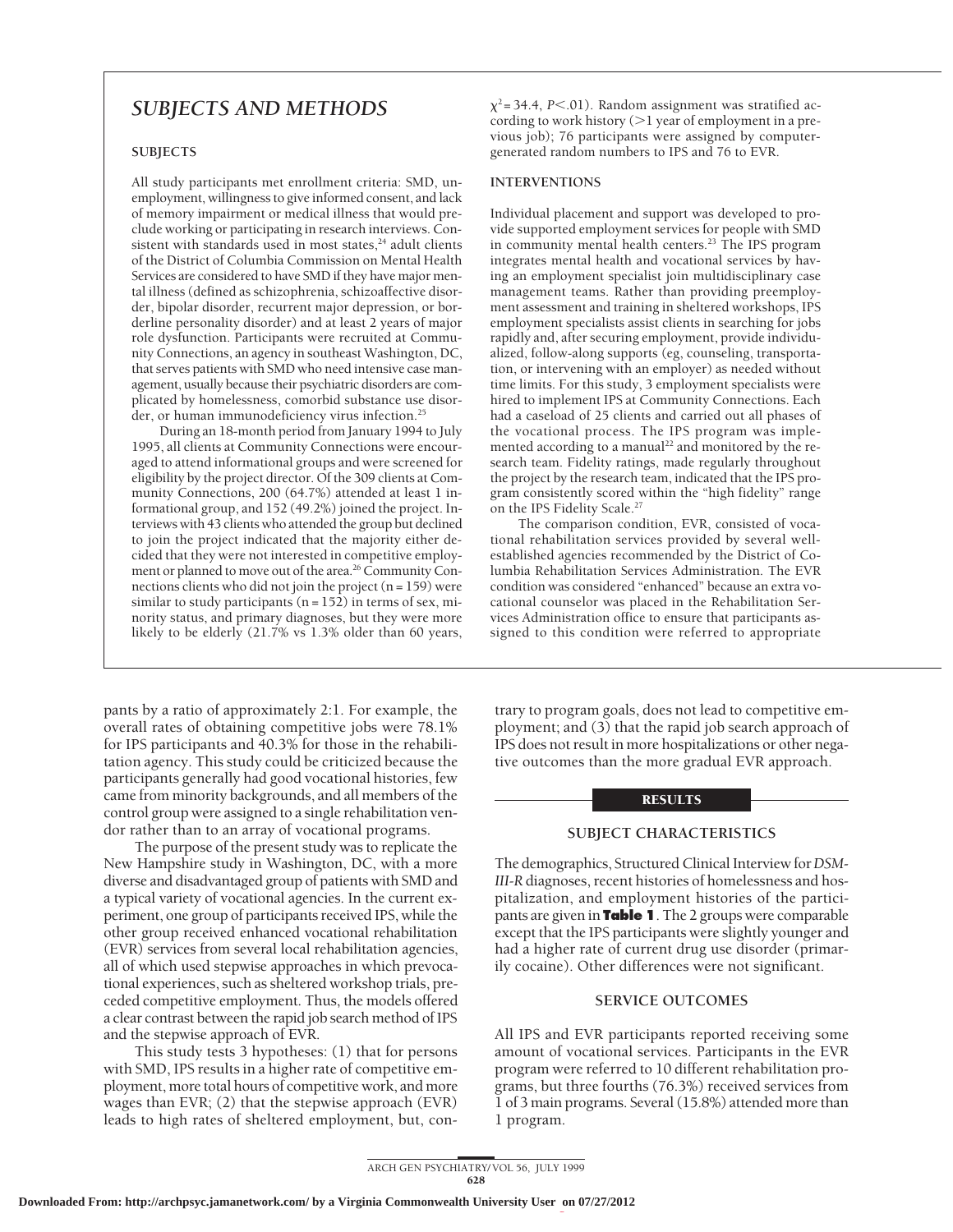rehabilitation agencies expeditiously. The vocational counselor monitored participants monthly, and if a client was dissatisfied with the program to which he or she was assigned or dropped out of vocational services, the counselor attempted to link that participant with another agency. All of the EVR agencies endorsed competitive employment as their goal but used stepwise approaches that involved prevocational experiences, primarily paid work adjustment training in a sheltered workshop.

To assess the amount of vocational services and to document that the 2 vocational interventions differed on critical process dimensions, researchers monitored program participants and their service use through bimonthly interviews.

#### **ASSESSMENTS**

Prior to enrolling in the trial, all participants received a diagnostic interview using the Structured Clinical Interview for*DSM-III-R*<sup>28</sup> to confirm eligibility. Major assessments were conducted at baseline and at 6-, 12-, and 18-month follow-up points. At each major assessment, research interviewers completed the Employment and Income Review,<sup>29</sup> the Global Assessment Scale,<sup>30</sup> the expanded Brief Psychiatric Rating Scale,<sup>31</sup> the Rosenberg Self-Esteem Scale,<sup>32</sup> and sections of the Quality of Life Interview.33

The primary outcome, competitive employment, was defined as work in the competitive job market at prevailing wages with supervision provided by personnel employed by the business and in integrated work settings.<sup>10,11</sup> Employment was assessed weekly by employment specialists in both programs. Every 2 months research interviewers asked participants about employment, vocational services received, and satisfaction that the program was helping them to achieve their goals. Employed

There were no group differences in the proportion of participants who reported receiving vocational services during bimonthly intervals. For IPS participants, the proportion receiving vocational services declined gradually from 95% at 2 months to 61% at 18 months, and for EVR participants, the proportion changed from 84% at 2 months to 57% at 18 months. However, the IPS participants did report receiving more total vocational services during the study (IPS log mean hours = 1.37, SEM = .06; EVR log mean hours = 1.12, SEM = .05; *t*<sup>148</sup> = 3.22, *P* = .002). Consistent with the respective models, IPS participants received more help with job searches (IPS log mean hours = 0.86, SEM = 0.94; EVR log mean hours = −0.77, SEM = 1.27;  $t_{137.8} = 8.97, P<.001$ , while EVR participants received more job planning services (IPS log mean hours = 0.25, SEM = 1.03; EVR log mean hours = 0.60, SEM = 0.72;  $t_{129.8}$  =  $-2.43$ ,  $P = .02$ ). The 2 groups received similar amounts of job support. In addition, the same proportion of each group (98.7%) received mental health case management services throughout the study.

#### **VOCATIONAL OUTCOMES**

Competitive employment outcomes consistently favored IPS (**Table 2**). Participants in the IPS program participants were also assessed every 2 months with the Indiana Job Satisfaction Scale.34 Both interrater and testretest reliabilities were maintained at high levels (k and intraclass correlations consistently above 0.7).

#### **FOLLOW-UP RATES AND ATTRITION**

Complete vocational data were obtained on 150 participants (98.7%). For research interviews, follow-up rates at 6-, 12-, and 18-month assessments were 98.7%, 96.7%, and 94.7%, respectively. There were too few noncompleters to compare them statistically with completers.

#### **DATA ANALYSES**

Standard statistics were used to test group differences throughout the analyses. Univariate tests of significance were conducted using  $\chi^2$  tests for discrete data and *t* tests for continuous data to examine group equivalence at baseline and group differences on cumulative measures of employment. All statistical tests were 2 tailed with  $\alpha$  set at .05. For distributions with high skewness or underused categories, the data were log-transformed or recoded into fewer categories. The mixed-effects regression approach (SAS PROC MIXED) for longitudinal data was used to test group differences on nonvocational outcomes. For these analyses, the covariance structure was specified as unstructured, and time was treated as a class variable.

The statistical analysis of employment outcomes was hampered because the group means and associated variances differed so greatly that the assumptions of conventional parametric tests, such as the *t* test, were not met. Nonparametric analogs, such as the Mann-Whitney test, were conducted to validate the parametric tests reported here and in every case produced equivalent results.

were more likely than EVR participants to obtain a competitive job and to be working competitively during any month of the study, and they also had superior outcomes in other dimensions of competitive employment, including various measures of job tenure and earnings. The IPS participants rapidly obtained a rate of competitive employment of 22% by the second month of participation and maintained a level between 17% and 34% throughout the 18-month follow-up, whereas 5% or less of EVR participants were competitively employed throughout the study (**Figure**). Consistent with their educational and work histories, the 45 competitively employed IPS clients occupied a range of mostly entry-level jobs, such as clerical, sales, and service positions. On average, they worked 529.5 hours and earned \$3084.11, at an average hourly wage of \$5.82, during the 18-month study. Their average job tenure was 16.5 weeks.

Consistent with the stepwise approach, EVR participants were more likely than IPS participants to work in sheltered jobs (Table 2). The 54 EVR participants who worked in sheltered jobs earned on average \$1878.57. Most of this work was piece rate, and the average earning rate was typically less than \$1 per hour. There were no differences in vocational outcomes among the EVR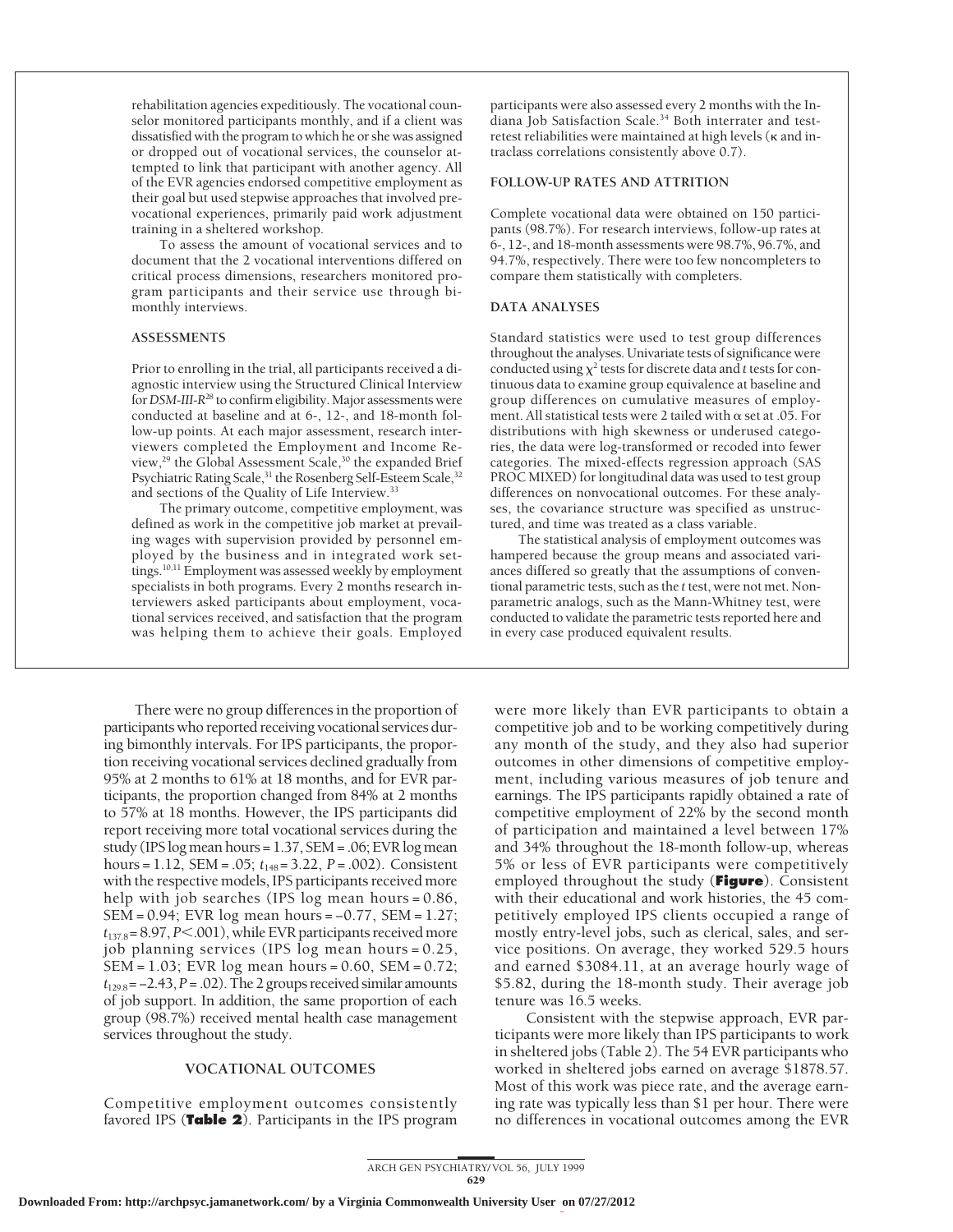| <b>Characteristic</b>                     | <b>IPS</b><br><b>Participants</b><br>$(n = 76)$ | <b>EVR</b><br><b>Participants</b><br>$(n = 76)$ |
|-------------------------------------------|-------------------------------------------------|-------------------------------------------------|
| Female                                    | 42 (55.3)                                       | 51(67.1)                                        |
| African American                          | 65 (85.5)                                       | 61(80.3)                                        |
| Age, mean (SEM), y                        | $38.2(0.7)$ <sup>+</sup>                        | 40.6(0.9)                                       |
| High school diploma or higher             | 51 (67.1)                                       | 48 (63.2)                                       |
| Never married                             | 52 (68.4)                                       | 48 (63.2)                                       |
| Psychiatric diagnosis‡                    |                                                 |                                                 |
| Schizophrenia spectrum                    | 54 (71.1)                                       | 48 (63.2)                                       |
| Bipolar disorder                          | 13(17.1)                                        | 8(10.5)                                         |
| Depressive disorders                      | 8(10.5)                                         | 17(22.4)                                        |
| Other Axis I disorder                     | 1(1.3)                                          | 3(3.9)                                          |
| Current alcohol use disorder              | 10(13.2)                                        | 4(5.3)                                          |
| Current drug use disorder                 | $17(22.4)\$                                     | 5(6.6)                                          |
| Days homeless in past year, mean (SEM)    | 14.2(4.4)                                       | 31.2(8.9)                                       |
| Days in hospital in past year, mean (SEM) | 30.3(6.5)                                       | 17.4(3.9)                                       |
| Months paid work in past 5 y, mean (SEM)  | 7.3(1.1)                                        | 8.0(1.3)                                        |

\*Data are presented as number (percentage) unless otherwise indicated. IPS indicates individual placement and support; EVR, enhanced vocational rehabilitation.

 $\text{+}$ t<sub>150</sub> = 2.16, P<.05.

‡Diagnoses are from the Structured Clinical Interview for DSM-III-R.<sup>28</sup>  $\S\chi^2$ 1= 7.65, P $<$ .01.



Longitudinal plot of the percentage of study participants in the individual placement and support (IPS) ( $n = 74$ ) and enhanced vocational rehabilitation (EVR) (n <sup>=</sup> 76) groups who worked in competitive jobs in each study month.

participants who received services from the 3 major vocational rehabilitation agencies.

In addition to competitive and sheltered jobs, a few individuals in both the IPS and EVR programs worked in federal set-aside jobs through the National Industries for the Severely Handicapped program. These jobs have some characteristics of competitive employment (work for regular wages in existing federal agencies) and some characteristics of sheltered jobs (work in enclaves in positions that are only available to persons with disabilities). Total wages (from competitive, sheltered, and National Industries for the Severely Handicapped jobs) were equivalent for the 2 conditions (Table 2).

Other outcomes directly related to work, such as satisfaction with income, job, and vocational services, were generally high for both groups, but sometimes favored IPS (**Table 3**). Thus, participants in both groups reported greater financial support adequacy, satisfaction

#### **Table 2. Employment Outcomes During the 18-Month Study Period**\*

| <b>Employment Outcome</b>    | <b>IPS</b><br><b>Participants</b><br>$(n = 74)$ | EVR<br><b>Participants</b><br>$(n = 76)$ |
|------------------------------|-------------------------------------------------|------------------------------------------|
| Competitive employment       |                                                 |                                          |
| Any competitive job, No. (%) | 45 (60.8) <sup>+</sup>                          | 7(9.2)                                   |
| Hours worked                 | 322.0 (66.2) ‡                                  | 27.6(14.3)                               |
| Weeks worked                 | $15.1(2.5)\$                                    | 1.2(0.6)                                 |
| Wages earned, \$             | 1875.47 (392.43)                                | 153.99 (83.91)                           |
| Days to first job            | 125.6 (16.6)                                    | 293.4 (73.0)                             |
| Sheltered employment         |                                                 |                                          |
| Any sheltered job, No. (%)   | $8(10.8)$ #                                     | 54 (71.1)                                |
| Wages earned, \$             | 43.24 (30.02)**                                 | 1334.77 (254.63)                         |
| NISH employment              |                                                 |                                          |
| Any NISH job, No. (%)        | 2(2.7)                                          | 7(9.2)                                   |
| Wages earned, \$             | 81.07 (69.87)                                   | 516.48 (212.86)                          |
| Total earnings, \$           | 1999.78 (393.08)                                | 2005.24 (338.54)                         |
|                              |                                                 |                                          |

\*Data are presented as mean (SEM) unless otherwise indicated. IPS indicates individual placement and support; EVR, enhanced vocational rehabilitation; and NISH, National Industries for the Severely Handicapped.

 $\uparrow \chi^2_1 = 44.1, P < .001.$  $\sharp$ t<sub>X79.8</sub> = 4.35, P<.001.

- $$t_{82.8} = 5.41, P<.001$ .
- $\text{It}_{79.7} = 4.29, \text{P} < .001.$

 $\P$ t<sub>50</sub> = -3.33, P<.01 (only for clients who worked [n = 52]).

$$
\# \chi^2_1 = 56.1, P < .001.
$$

\*\*t<sub>771</sub> = −5.04, P<.001.

with finances, and satisfaction with vocational services (time effects). Similarly, Indiana Job Satisfaction ratings (averaged over all jobs and all rating periods) were high for both groups and revealed no group difference (IPS mean = 3.40, SEM = 0.45; EVR mean = 3.25, SEM = 0.50;  $t_{99} = 1.57$ ,  $P = .12$ ). On the other hand, IPS participants were more satisfied with their vocational services over time than were EVR participants (interaction effect), were more satisfied that their vocational program was helping them to achieve their goals (group main effect), and reported higher Quality of Life Interview job satisfaction ratings at 1 of the 3 follow-ups.

Neither psychiatric diagnosis nor total psychiatric symptoms was associated with the amount of competitive work, the amount of sheltered work, or the probability of working. Work history, defined as the number of months of paid employment in the community in the past 5 years, did predict total wages earned in competitive work  $(r = 0.27, n = 150, P = .001)$ , total wages earned in sheltered work (*r* = 0.20, n = 150, *P* = .02), and total wages earned in the study period  $(r = 0.34, n = 150,$ *P*<.001).

#### **NONVOCATIONAL OUTCOMES**

There were essentially no group or group  $\times$  time interaction differences for nonvocational outcomes. However, both groups improved over time on global functioning, general quality of life, and self-esteem (Table 3), with post hoc comparisons consistently revealing that improvements occurred during the first 6 months of the study and then remained stable. Consistent with baseline differences, IPS participants had more psychiatric hospital days during the study (Table 3), and this group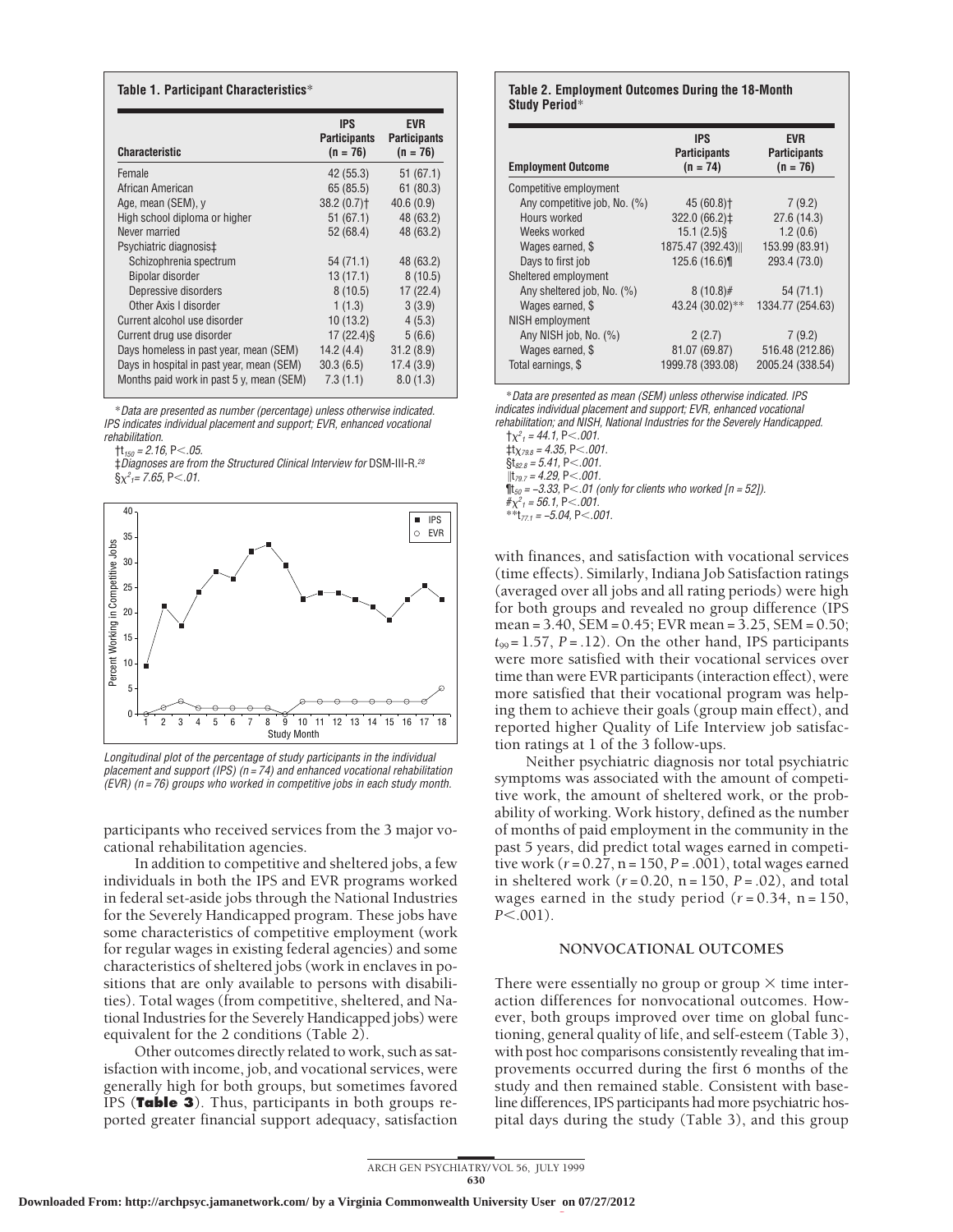#### **Table 3. Mean (SE) Differences Between Groups (IPS vs EVR) in Secondary Outcomes**\*

|                                                        | <b>Assessment Point</b> |                        |                        |                        |  |
|--------------------------------------------------------|-------------------------|------------------------|------------------------|------------------------|--|
| Variable                                               | <b>Baseline</b>         | 6 mo                   | $12 \text{ mo}$        | 18 <sub>mo</sub>       |  |
| <b>Vocational outcomes</b>                             |                         |                        |                        |                        |  |
| Financial support adequacy†‡                           |                         |                        |                        |                        |  |
| <b>IPS</b>                                             | 1.4(0.03)               | 1.2(0.03)              | 1.3(0.03)              | 1.3(0.03)              |  |
| <b>EVR</b><br>Satisfaction with finances†              | 1.4(0.03)               | 1.3(0.03)              | 1.3(0.03)              | 1.3(0.04)              |  |
| <b>IPS</b>                                             | 3.4(0.17)               | 4.1(0.16)              | 4.0(0.18)              | 4.2(0.19)              |  |
| <b>EVR</b>                                             | 3.6(0.17)               | 3.9(0.16)              | 3.9(0.18)              | 3.9(0.19)              |  |
| QOLI satisfaction with job§                            |                         |                        |                        |                        |  |
| <b>IPS</b>                                             | .                       | 5.4(0.22)              | 5.3(0.21)              | 5.1(0.18)              |  |
| <b>EVR</b>                                             | $\cdots$                | 4.8(0.19)              | 4.9(0.14)              | 5.1(0.20)              |  |
| Satisfaction with vocational services†  <br><b>IPS</b> | 3.0(0.15)               |                        |                        |                        |  |
| <b>EVR</b>                                             | 3.3(0.18)               | 5.0(0.16)<br>4.7(0.17) | 5.0(0.18)<br>4.4(0.19) | 4.7(0.19)<br>4.7(0.18) |  |
| Vocational services helped meet goals\#                |                         |                        |                        |                        |  |
| <b>IPS</b>                                             | .                       | 4.88(0.17)             | 4.92(0.18)             | 4.83(0.20)             |  |
| <b>EVR</b>                                             | .                       | 4.53(0.16)             | 4.36(0.19)             | 4.51(0.19)             |  |
| Nonvocational outcomes                                 |                         |                        |                        |                        |  |
| Global Assessment Scalet                               |                         |                        |                        |                        |  |
| <b>IPS</b><br><b>EVR</b>                               | 42.7 (1.08)             | 44.2 (1.17)            | 46.2 (1.32)            | 45.8 (1.43)            |  |
| Rosenberg Self-Esteem Scalet                           | 42.2 (1.11)             | 44.1 (1.15)            | 45.1 (1.16)            | 46.0 (1.78)            |  |
| <b>IPS</b>                                             | 20.0(0.61)              | 18.4(0.57)             | 18.9(0.67)             | 18.5(0.70)             |  |
| <b>EVR</b>                                             | 19.5(0.65)              | 18.2 (0.65)            | 19.0 (0.65)            | 18.1(0.68)             |  |
| General quality of lifet                               |                         |                        |                        |                        |  |
| <b>IPS</b>                                             | 4.6(0.15)               | 5.0(0.14)              | 4.9(0.14)              | 5.0(0.17)              |  |
| <b>EVR</b>                                             | 4.6(0.17)               | 4.9(0.15)              | 4.9(0.14)              | 4.8(0.18)              |  |
| Satisfaction with housing                              |                         |                        |                        |                        |  |
| <b>IPS</b><br><b>EVR</b>                               | 4.7(0.16)<br>4.8(0.15)  | 4.6(0.18)<br>4.9(0.15) | 4.6(0.17)<br>5.0(0.13) | 4.7(0.17)<br>4.7(0.16) |  |
| Satisfaction with town                                 |                         |                        |                        |                        |  |
| <b>IPS</b>                                             | 4.5(0.12)               | 4.5(0.16)              | 4.4(0.16)              | 4.5(0.17)              |  |
| <b>EVR</b>                                             | 4.5(0.16)               | 4.4(0.16)              | 4.3(0.13)              | 4.3(0.18)              |  |
| Satisfaction with leisure                              |                         |                        |                        |                        |  |
| <b>IPS</b>                                             | 4.2(0.15)               | 4.6(0.14)              | 4.6(0.15)              | 4.5(0.17)              |  |
| <b>EVR</b>                                             | 4.4(0.15)               | 4.5(0.16)              | 4.5(0.16)              | 4.5(0.16)              |  |
| Satisfaction with services<br><b>IPS</b>               |                         |                        |                        |                        |  |
| <b>EVR</b>                                             | 4.4(0.12)<br>4.7(0.12)  | 5.1(0.13)<br>5.2(0.10) | 5.1(0.13)<br>4.9(0.14) | 5.1(0.14)<br>5.1(0.12) |  |
| Hospital days¶                                         |                         |                        |                        |                        |  |
| <b>IPS</b>                                             | 15.2(3.24)              | 10.0(2.39)             | 9.8(2.43)              | 11.5(2.99)             |  |
| <b>EVR</b>                                             | 8.7(1.96)               | 7.7(1.79)              | 4.7(1.32)              | 5.7(1.33)              |  |
| <b>BPRS</b> total score†                               |                         |                        |                        |                        |  |
| <b>IPS</b>                                             | 37.4 (1.01)             | 38.3 (1.33)            | 38.5 (1.16)            | 39.2(1.19)             |  |
| <b>EVR</b>                                             | 37.6(1.11)              | 39.6 (1.31)            | 39.0 (1.32)            | 41.1 (1.54)            |  |
| <b>BPRS Affect</b><br><b>IPS</b>                       | 1.9(0.09)               | 1.9(0.10)              | 1.9(0.10)              | 1.9(0.11)              |  |
| <b>EVR</b>                                             | 1.9(0.09)               | 2.1(0.10)              | 1.9(0.10)              | 2.0(0.11)              |  |
| <b>BPRS Anergia</b>                                    |                         |                        |                        |                        |  |
| <b>IPS</b>                                             | 1.7(0.09)               | 1.6(0.09)              | 1.7(0.09)              | 1.9(0.11)              |  |
| <b>EVR</b>                                             | 1.5(0.08)               | 1.7(0.10)              | 1.6(0.09)              | 2.0(0.11)              |  |
| <b>BPRS Thought Disorder</b>                           |                         |                        |                        |                        |  |
| <b>IPS</b>                                             | 1.7(0.12)               | 1.7(0.11)              | 1.6(0.11)              | 1.7(0.09)              |  |
| <b>EVR</b>                                             | 1.7(0.11)               | 1.7(0.10)              | 1.8(0.11)              | 1.8(0.13)              |  |
| <b>BPRS Activation</b><br><b>IPS</b>                   | 1.2(0.05)               | 1.4(0.10)              | 1.4(0.10)              | 1.4(0.09)              |  |
| <b>EVR</b>                                             | 1.3(0.05)               | 1.2(0.06)              | 1.4(0.09)              | 1.4(0.08)              |  |
| <b>BPRS Disorganization</b>                            |                         |                        |                        |                        |  |
| <b>IPS</b>                                             | 1.4(0.06)               | 1.4(0.07)              | 1.3(0.07)              | 1.3(0.06)              |  |
| <b>EVR</b>                                             | 1.5(0.08)               | 1.6(0.10)              | 1.6(0.10)              | 1.6(0.11)              |  |
|                                                        |                         |                        |                        |                        |  |

\*IPS indicates individual placement and support; EVR, enhanced vocational rehabilitation; QOLI, Quality of Life Interview; and BPRS, Brief Psychiatric Rating Scale. †Main effect for time is significant at P,.05 in mixed-effects regression.

‡Lower scores indicate greater financial support adequacy (range, 1-2).

§Only asked of those employed. Significant group difference at 6 mo ( $t_{52}$  = 2.2, P<.05).

 $\parallel$ Group  $\times$  Time interaction is significant at P $<$ .05 in mixed-effects regression.

 $\P$ Main effect for group is significant at P<.05 in mixed-effects regression.

#Variable was measured bimonthly and analyzed as <sup>a</sup> 9-point time series.

ARCH GEN PSYCHIATRY/ VOL 56, JULY 1999 631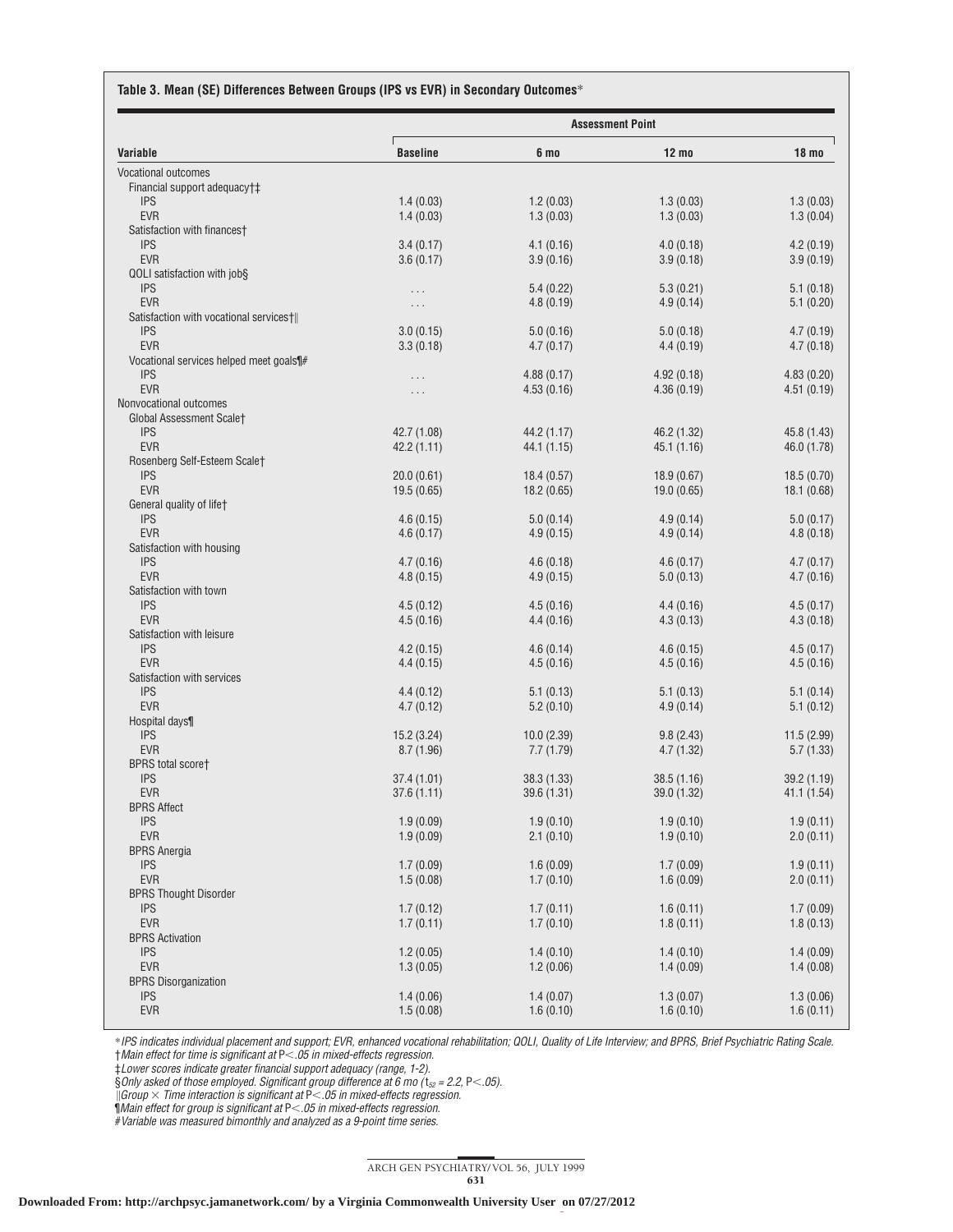difference disappeared when the baseline value was entered as a fixed covariate rather than as part of the response vector. Both groups decreased hospital use after starting their vocational programs, but the reductions were not significant. Brief Psychiatric Rating Scale total scores increased significantly, but these increases were clearly in the subclinical range, with no average symptom scores above 2.0 and no increases on subscales.

### **COMMENT**

The major finding of this study was that IPS was more successful than EVR in helping multiply impaired, innercity patients with SMD to obtain competitive employment. Participants in the IPS program obtained competitive jobs faster and maintained their advantage throughout the 18 months of the study. Further group differences in time or amount of competitive work were consistent with the differential rates of employment. This main outcome accords with the positive results of previous studies of IPS and similar approaches to supported employment<sup>20</sup> and the negative outcomes in other studies of stepwise approaches.<sup>35</sup>

Our study expands earlier results by showing that IPS is superior to EVR for patients who are usually considered poor candidates for vocational services owing to complicating conditions such as poor employment histories, dual diagnosis, and homelessness. This study also addressed another limitation of our earlier New Hampshire study<sup>16</sup> by including several vendors, rather than a single vendor, in the EVR condition. Because competitive employment was negligible for all of the vendors, the failure of the stepwise EVR approach could not be attributed to poor performance by a single vendor. Inefficiencies within the Rehabilitation Services Administration were eliminated as an explanation for the failure of EVR because an extra vocational counselor insured that project participants were rapidly assessed and linked with vocational programs.

Although we believe that the differences in competitive employment in this study are most parsimoniously explained by the direct vs stepwise difference between the IPS and EVR approaches, other possibilities should be considered. One rival explanation concerns the organizational linkage between mental health and vocational services. In the standard service system, a patient receives mental health care from one agency and vocational services from a separate agency, which has the theoretical advantages of allowing the vocational agency to specialize, avoid the stigma of mental illness treatment, and develop a culture of high expectations.<sup>36</sup> In practice, however, separate and parallel agencies have difficulty cooperating to individualize services.37,38 The IPS program overcomes the communication difficulties of parallel services by having employment specialists join mental health teams, which could account for experimental differences.

The IPS participants reported more total vocational services, but these reports did not include time working in sheltered workshops, which is the core of the EVR approach. In fact, EVR programs engaged most of their patients in extensive sheltered work. Failure seems to have occurred at the step of transitioning from sheltered work to competitive jobs. Contrary to the models and stated goals of the EVR programs, their participants only rarely moved on to competitive work. Although rehabilitation agencies usually do not specify the length of time to transition from sheltered to competitive jobs, clients clearly expect the transition to occur before 18 months. In practice, however, participants in stepwise programs became stalled in sheltered jobs, because of either their own inertia or conservative forces within sheltered work programs.<sup>9</sup>

Another finding of the current study was the lack of evidence that entering vocational services in general or the more intensive, high-expectations approach of IPS in particular produced negative outcomes in nonvocational areas. On the contrary, these data suggest that participating in a vocational program is associated with improvements not only in vocationally related outcomes such as income but also in nonvocational outcomes such as quality of life and self-esteem. Because participants in the 2 programs engaged in similar rates but different types of work, our data suggest that type of work is less important than participating in a vocational program for the effect on nonvocational outcomes.

Our hypothesis concerning vocational earnings was not confirmed. Although IPS was clearly superior to EVR in helping patients to attain competitive employment, EVR participants earned as much money as IPS participants (primarily through sheltered workshops). The EVR participants also expressed similar satisfaction with their jobs as IPS participants, and the 2 groups had similar nonvocational outcomes. Given these findings, are there nevertheless reasons to favor competitive employment over sheltered work? The IPS participants were more satisfied than EVR participants that the program was helping them to achieve their goals, consistent with evidence from other studies that people with psychiatric disorders prefer competitive employment<sup>1,2</sup> and do not move on from sheltered work to competitive jobs.<sup>9</sup> Ultimately, however, the answer to this question may involve values: Do we believe it is better to integrate people with mental illness into mainstream society, or do we want to maintain separate work settings and keep them segregated from society?

In addition to the usual limits to generalization regarding particular patients and the enthusiasm of new programs, one caveat seems particularly warranted for this study. Although the patients were high risk, in the sense that most had histories of homelessness and dual diagnosis and continued to live in high-crime neighborhoods, they had the advantage of receiving intensive case management in a high-quality program that integrated mental health, substance abuse, and housing services. Inner-city patients in a more fragmented and less wellintegrated service system may not benefit from IPS to the same extent or at all. Another limitation was the inability to maintain the blindedness of interviewers, though this factor could not account for the major difference in competitive employment.

In conclusion, IPS significantly increased the rate of competitive employment, even for this highly vulnerable population, while standard stepwise EVR approaches involved similar proportions of patients in sheltered